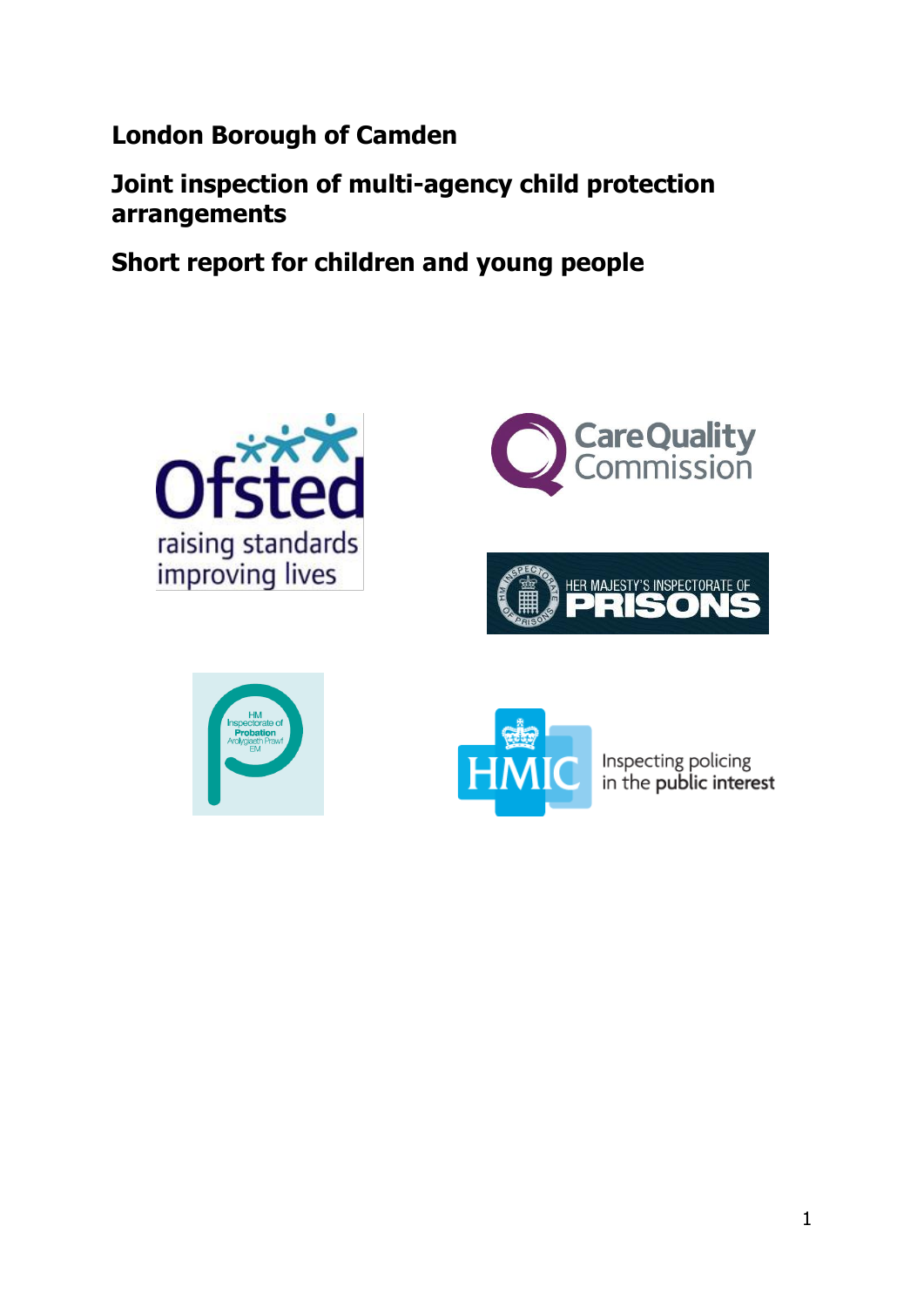#### **What is this report about?**

This report is to tell you what we found when we did an inspection in Camden in December 2012. The inspection looked at how good the different services in Camden are at helping to keep children safe.

#### **Who wrote this report?**

Inspectors from the organisations in the list below worked together to do this inspection:

- Ofsted looked at how children and young people are kept safe by workers in children's social care services and education
- $\blacksquare$  Care Quality Commission looked at how children and young people are kept safe by health workers
- $\blacksquare$  Her Majesty's Inspectorate of Constabulary looked at how children and young people are kept safe by police
- $\blacksquare$  Her Majesty's Inspectorate of Probation looked at how children and young people are kept safe by probation and youth offending team workers

### **How did we find out what to put in the report?**

The inspectors watched and spoke to lots of different people whose job it is to keep children safe, including: social workers, teachers, doctors, nurses, police officers, probation officers, and youth offending workers. We also spoke to a number of children and young people and their families/carers.

We call the different people who work together to protect children the 'agencies'.

In the area where you live, the local council and a group of people called the Camden Safeguarding Children Board (CSCB) watch over the agencies to make sure that everyone is doing their bit. We spoke to the local council and CSCB to find out if they were doing a good job at getting everyone to work together.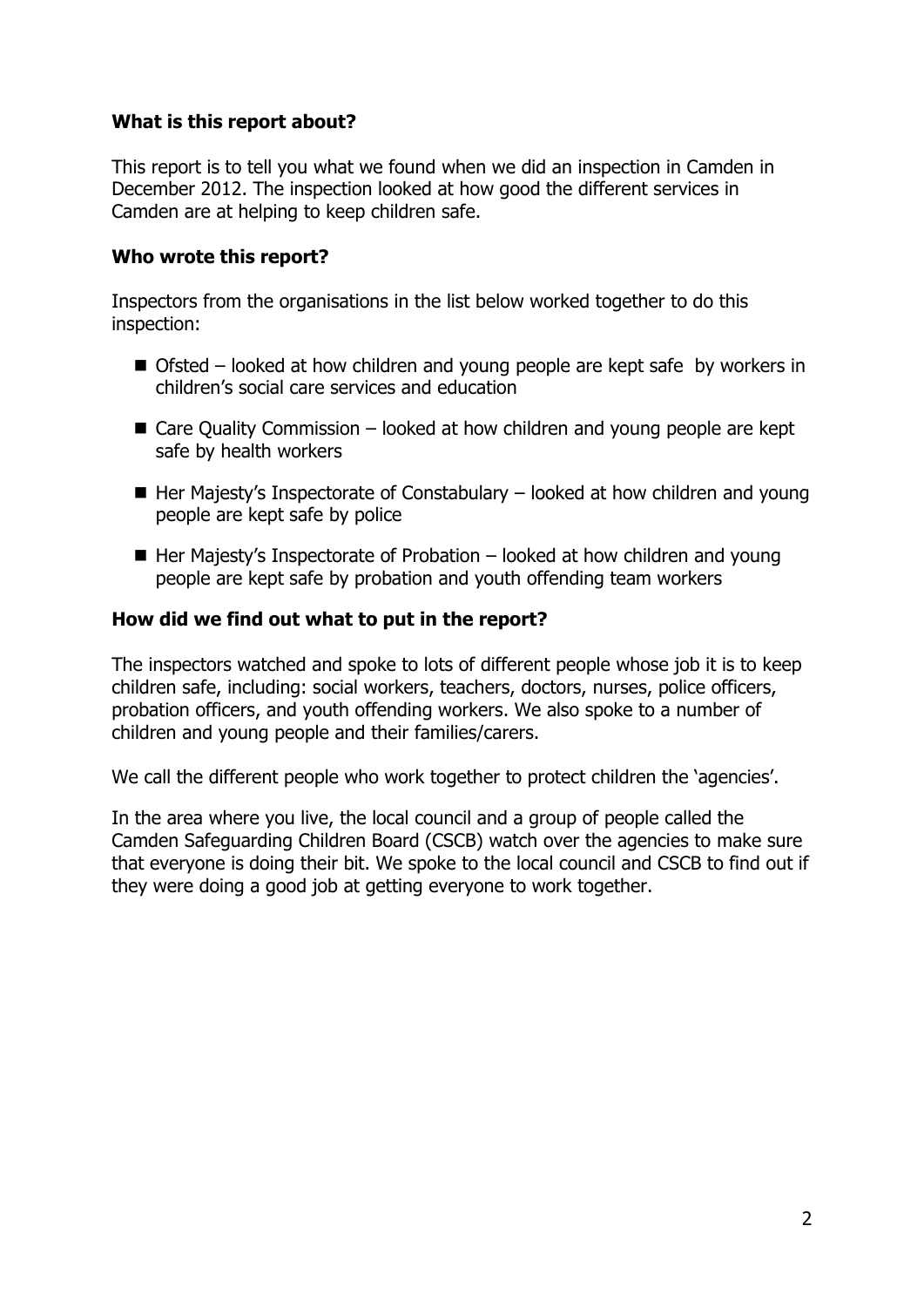Overall we think that the agencies in Camden are good at protecting children and young people and keeping them safe.

All of our grades are shown in the table below:

# OUTSTANDING  $\checkmark\checkmark$

Doing really well at keeping children and young people safe.

# GOOD

Good at keeping children and young people safe.

## ADEQUATE

Just about OK at keeping children and young people safe.

### INADEQUATE **X**

Not doing enough to keep children and young people safe.

The difference that the agencies make to keeping children, their families and carers safe is good.

The things the agencies do to keep children safe are good. They are good at listening to children and understanding what they need.

The agencies are good at working together to make sure children are safe and things get better for them.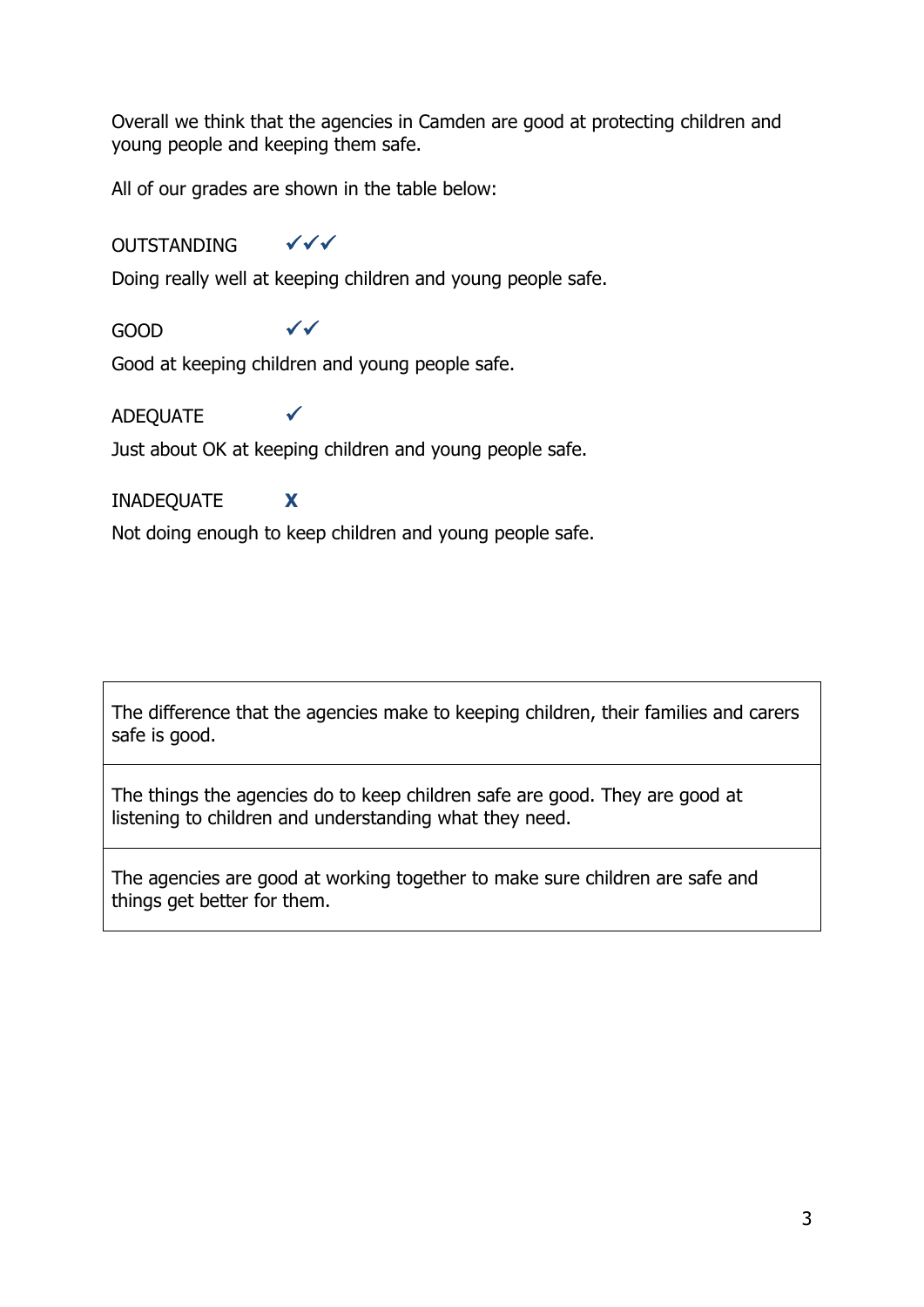Here is a summary of the things we found at the inspection that were generally **good or outstanding** and the things we told the agencies:

Camden is good at meeting children and young people's needs when they need specific help. Many services are helping parents to improve their children's health and general well-being.

When children and families want advice, professionals ensure that the diverse background of families is taken into account and translators help parents and carers who need support to communicate their views.

Children centres are good places where help is given to parents who have very young children. Many workers in these centres can speak different languages and they do 'Welcome Calls' to families as soon as they arrive to live in Camden.

The senior people who lead on protecting children in the borough are very good at listening to children and young people so that they can improve services for them. For example, young people are given opportunities to tell health people what to do better through the 'You're Welcomed' and 'Real Talk' initiatives. The sorts of topics being discussed are sexual health, mental health and services provided by GPs.

Staff from agencies are clear about what they have to do to protect children from harm. Work to protect unborn babies is excellent when adults have health issues or take risks which could affect their unborn child.

School staff coordinate support for young people quickly where there are serious problems at school or at home. Teachers work well with family support workers, social workers and local police officers to protect young people from taking unnecessary risks.

When there is an investigation into serious concerns about the safety of a child, police officers do the interview very carefully and sensitively to ensure that they get all their facts right. They also use well thought-out interview questions to ensure that young people with disabilities can respond fully.

Young people who have broken the law receive support to make sure that they are engaged in positive activities and continue their education or training.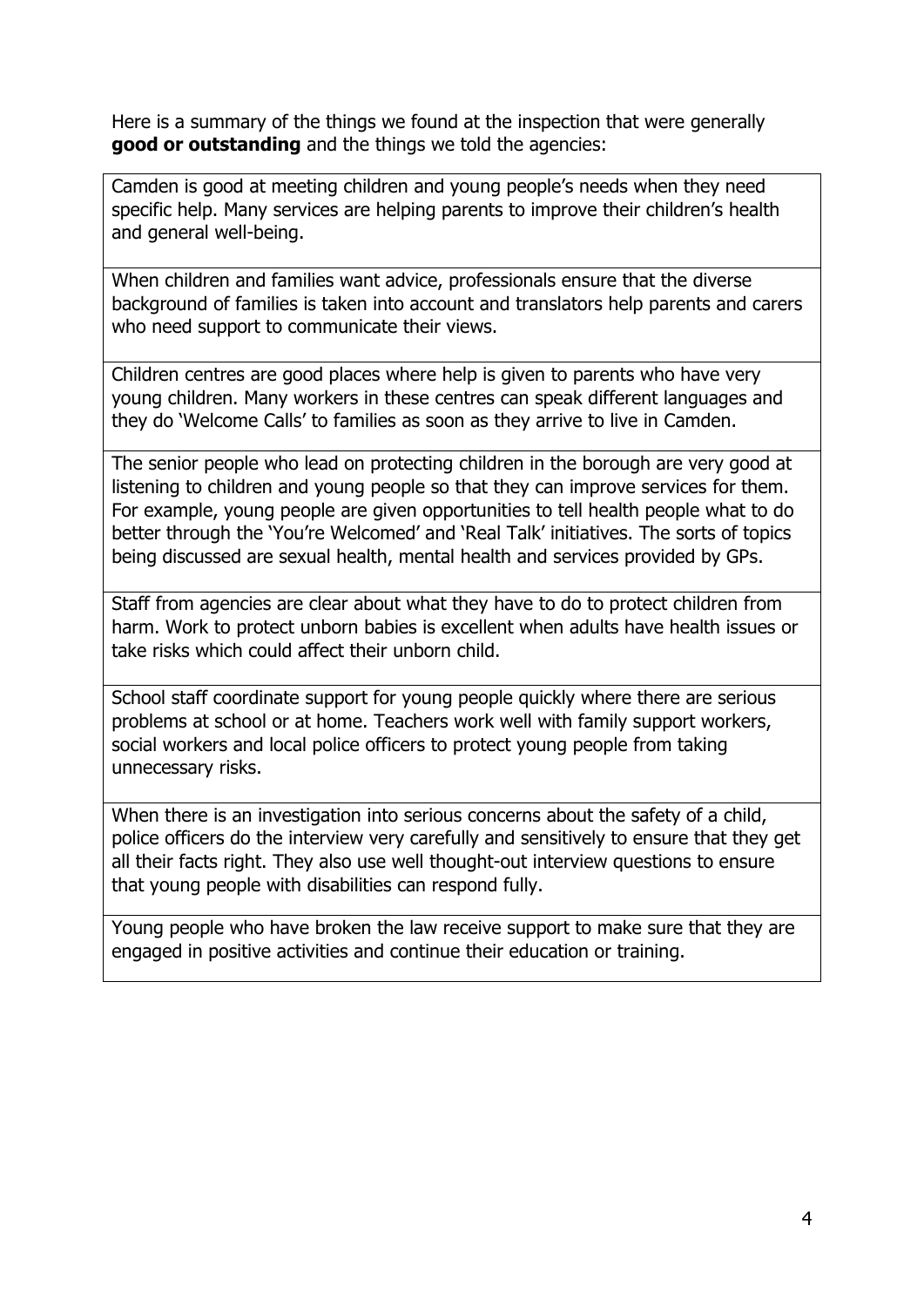Here is a summary of the things we found at the inspection that were generally **adequate** and the things we told the agencies:

All agencies still need to ensure that they share information quickly if young people need help. For example when young people who break the law are discussed at what officers call the 'Youth Disorder Panel' it is important that everyone avoids delay so that these young people re-engage in learning, training or other positive activities. Also, GPs or the police must provide detailed information promptly when they need the help of social care professionals.

Parents who have children on a child protection plan are not always able to talk to someone who could help them say what they think. This means that some parents lack confidence and do not always understand how to make things better for their children. Also few children attend child protection meetings and this means that they miss an opportunity to have a say in what is planned for them.

Here is a summary of the things we found at the inspection that **needed improving** and the things we told the agencies:

It may not always be possible for young people who really want to speak to a school nurse to be able to do so because there are not enough of them currently and, as a result, they have to focus on the young people who have the highest needs.

In a few cases, some young people have been detained overnight in police cells when they shouldn't have been.

More work needs to be done to keep some young people safe including those who are at risk of being taken advantage by adults who try to use money and drugs as a way of getting them to have sex.

More work needs to be done make sure that people working for Probation understand how children and young people can be hurt and upset when an adult is violent in the home.

We gave the agencies the full inspection report on *insert publication date*. If you would like to look at this you can find it at: insert link. **Publication details not applicable to pilots.**

The agencies will now prepare a plan to show how they will improve things. It will also say when they are going to talk to children and young people about what they are going to do and which groups they are going to talk to.

If you would like to talk to someone about this report, you can get in touch with Ofsted:

- **phone us on 0300 123 1231**
- email us on [enquiries@ofsted.gov.uk.](mailto:enquiries@ofsted.gov.uk)